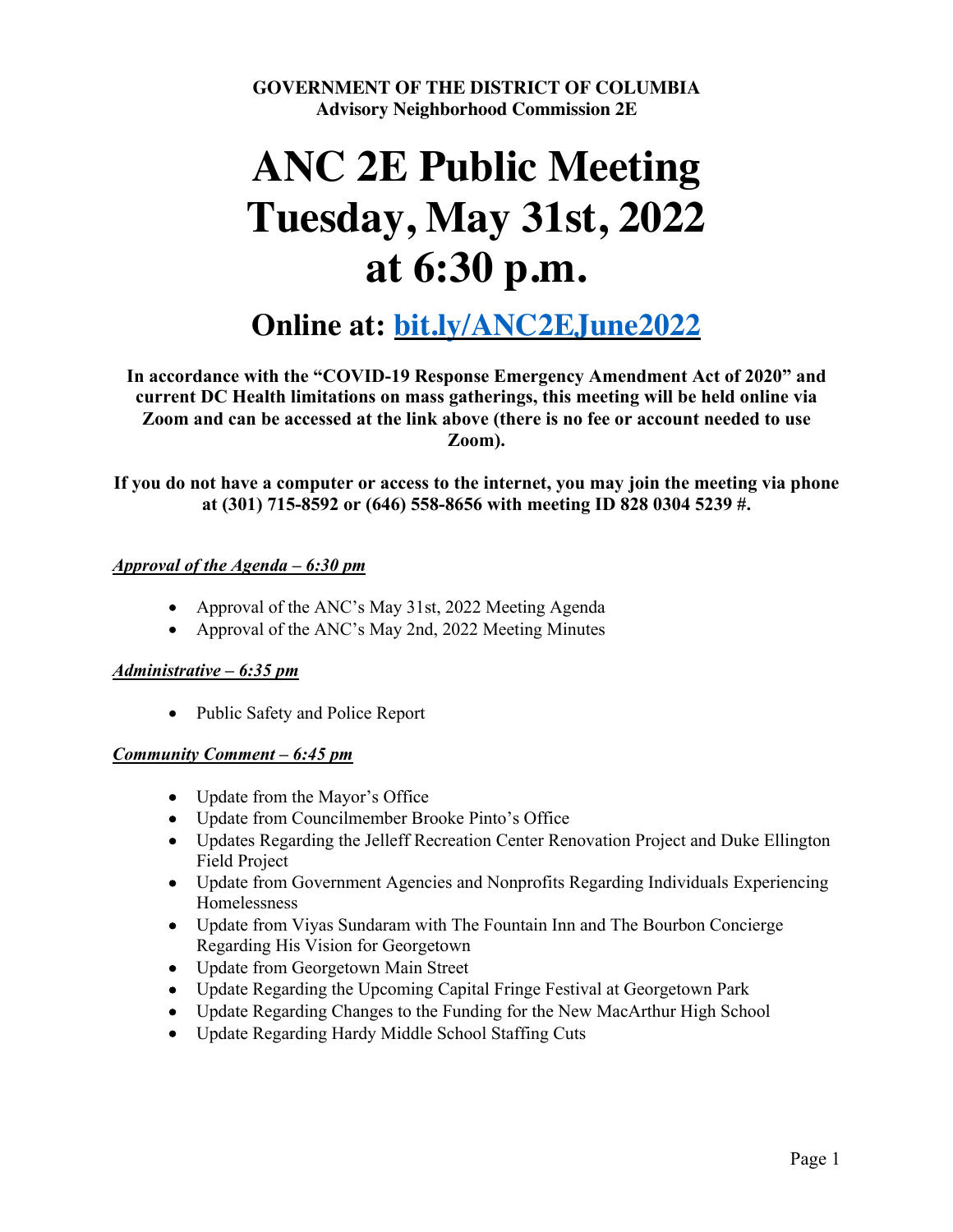#### *New Business – 7:50 pm*

- Consideration of a Resolution Regarding the District Department of Transportation's Notice of Intent for Curbside Changes to the 1000 Block of 31st Street NW to Accommodate Deliveries and Traffic Flow (NOI #22-167-TOA)
- Consideration of a Resolution Regarding DC Council Bill B24-0673 the "Safer" Intersections Amendment Act of 2022"
- Special Event Application for the Marine Corps Marathon on Sunday, October 30th, 2022

#### *Alcoholic Beverage Control Board – 8:15 pm*

- Application by Fiola Mare for Renewal of the Establishment's Retailer's Class "C" Restaurant License at 3050 K Street NW (ABRA-091251)
- Application by Rosewood Washington DC Hotel for Renewal of the Establishment's Retailer's Class "C" Hotel License at 1050 31st Street NW (ABRA-102245)
- Application by Grace Street Coffee Roasters for Renewal of the Establishment's Retailer's Class "D" Restaurant License at 3210 Grace Street NW (ABRA-118331)
- Application by Sequoia Grill for Renewal of the Establishment's Retailer's Class "C" Restaurant License at 3000 K Street NW, Suite 500 (ABRA-071453)
- Application by Peacock Café for Renewal of the Establishment's Retailer's Class "C" Restaurant License at 3251 Prospect Street NW #F (ABRA-025832)
- Application by Taj of India for Renewal of the Establishment's Retailer's Class "C" Restaurant License at 2807 M Street NW (ABRA-060065)
- Application by Filomena for Renewal of the Establishment's Retailer's Class "C" Restaurant License at 1063 Wisconsin Avenue NW (ABRA-003618)
- Application by La Chaumiere for Renewal of the Establishment's Retailer's Class "C" Restaurant License at 2813 M Street NW (ABRA-000850)
- Application by Il Canale for Renewal of the Establishment's Retailer's Class "C" Restaurant License at 1063-1065 31st Street NW (ABRA-083707)
- Application by Mai Thai of Georgetown for Renewal of the Establishment's Retailer's Class "C" Restaurant License at 3251 Prospect Street NW #C-2 (ABRA-085973)
- Application by Miramar for Renewal of the Establishment's Retailer's Class "C" Restaurant License at 1033 31st Street NW (ABRA-115376)
- Application by Susheria for Renewal of the Establishment's Retailer's Class "C" Restaurant License at 3101 K Street NW (ABRA-072014)
- Application by Pizzeria Paradiso for Renewal of the Establishment's Retailer's Class "C" Restaurant License at 3282 M Street NW (ABRA-060575)
- Application by Harmony Café for Renewal of the Establishment's Retailer's Class "C" Restaurant License at 3287 M Street NW (ABRA-023471)
- Application by El Centro D. F. for Renewal of the Establishment's Retailer's Class "C" Restaurant License at 1218 Wisconsin Avenue NW (ABRA-000604)
- Application by The City Tavern Club for Renewal of the Establishment's Retailer's Class "C" Club License at 3206 M Street NW (ABRA-000801)
- Application by Potomac Paddle Pub, Potomac Paddle Club, Potomac Tiki Club for Renewal of the Establishment's Retailer's Class "D" Marine Vessel License at George Washington Memorial Parkway (ABRA-111118, -2, -3)
- Application by Cafe Georgetown for Renewal of the Establishment's Retailer's Class "C" Restaurant License at 3141 N Street NW (ABRA-106108)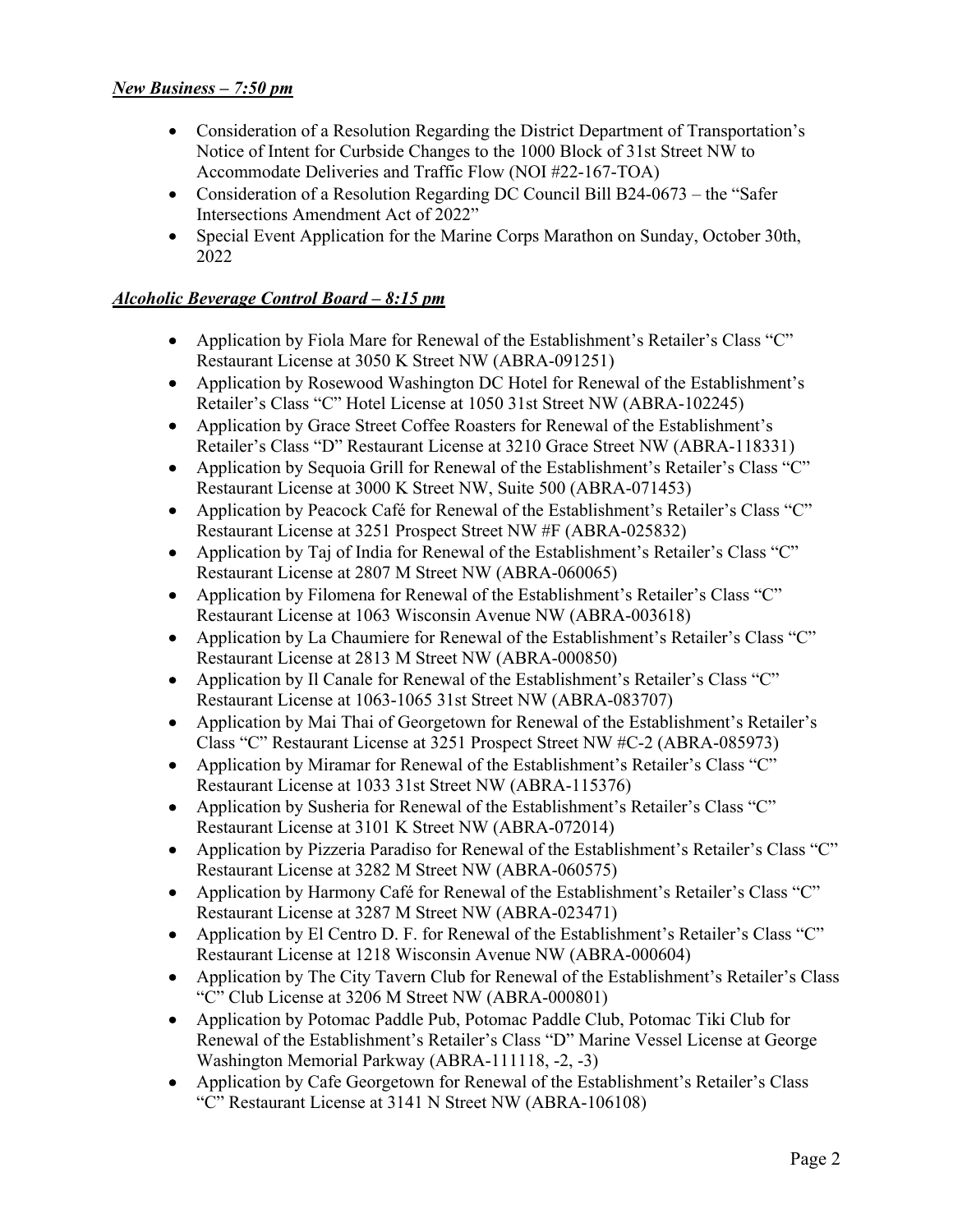- Application by Reverie for Renewal of the Establishment's Retailer's Class "C" Restaurant License at 3210 Grace Street NW (ABRA-108125)
- Application by BluFin Sushi To Go for Renewal of the Establishment's Retailer's Class "C" Restaurant License at 3073 Canal Street NW (ABRA-108308)
- Application by Booeymonger Restaurant for Renewal of the Establishment's Retailer's Class "D" Restaurant License at 3265 Prospect Street NW (ABRA-102904)
- Application by Guapos of Georgetown for Renewal of the Establishment's Retailer's Class "C" Restaurant License at 3050 K Street NW (ABRA-109214)
- Application by Angolo Ristorante Italiano for Renewal of the Establishment's Retailer's Class "C" Restaurant License at 2934 M Street NW (ABRA-109417)
- Application by Amigo Mio for Renewal of the Establishment's Retailer's Class "C" Restaurant License at 3057 M Street NW (ABRA-117816)

# *Public Space Committee – 8:20 pm*

• Public Space Application by the Georgetown BID for the Placement of 8 Movable Plastic Planters on the Sidewalk on the 2700 and 2800 Blocks of K Street NW (DDOT #326571)

# *Zoning – 8:30 pm*

- Zoning Commission Application for a Planned Unit Development Modification of Consequence at 2001 Wisconsin Avenue NW and 3300 Whitehaven Street NW (ZC #86- 04A)
- Consideration of a Resolution Regarding a Request to Postpone the Hearing Date for the Board of Zoning Adjustment Application for 1224 30th Street NW (BZA #20755)

# *Old Georgetown Board – 8:45 pm*

*Full Review at This Time by ANC 2E*: The ANC proposes to adopt a resolution regarding the following projects, which are on the upcoming May 5th, 2022 agenda of the Old Georgetown Board (OGB).

- **1.** SMD 2E08 OG 22-189 (HPA 22-320) 3700 O Street, NW (Square 1321, Lot 833) Henle Village Demolish Henle Village for construction of two new residence buildings Concept
- **2.** SMD 2E02 OG 22-127 (HPA 22-220) 1669-1671 Wisconsin Avenue, NW (Square 1280, Lot 103 and 924) Commercial Rear addition Concept
- **3.** SMD 2E03 OG 22-182 (HPA 22-313) 1524 33rd Street, NW (Square 1254, Lot 889) Residence Two new rowhouses Concept
- **4.** SMD 2E05 OG 22-186 (HPA 22-317)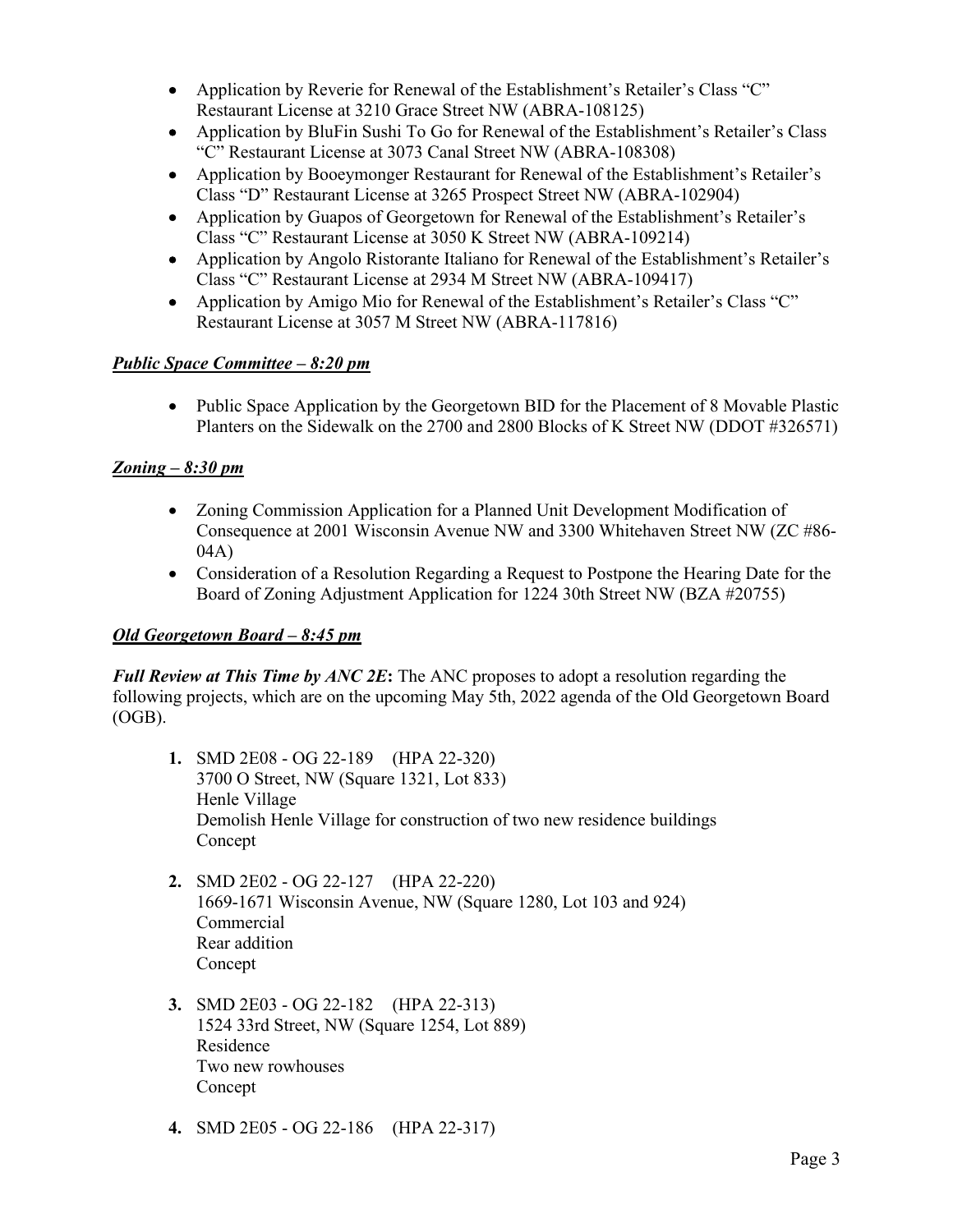1023 31st Street, NW (Square 1190, Lot 77, 835, 69) Commercial Add penthouse and reskin, construct five-story addition Concept

- **5.** SMD 2E06 OG 22-183 (HPA 22-314) 1524 29th Street, NW (Square 1268, Lot 820) Residence Addition and interior renovation Concept
- **6.** SMD 2E07 OG 22-185 (HPA 22-316) 1665 Avon Place, NW (Square 4776, Lot 140-142) Residence Alterations, additions, and construction of two new rowhouses Concept
- **7.** OG 22-188 (HPA 22-319) Curb Lane of M Street and Wisconsin Avenue, NW (Square Various, Lot Various) Public Right of Way Sidewalk extensions in curb lane on M and Wisconsin Permit

*No Comment at This Time by ANC 2E***:** The following projects, which are on the upcoming May 5th, 2022 agenda of the Old Georgetown Board (OGB), have not been added to the ANC meeting agenda for OGB-related design review and we do not propose to adopt a resolution regarding them at this time. If there are concerns about any of these projects, please contact the ANC office by Friday, April 29th, 2022.

- **1.** SMD 2E02 OG 22-174 (HPA 22-305) 1605 35th Street, NW (Square 1277, Lot 5) Residence Window replacement Permit
- **2.** SMD 2E02 OG 22-165 (HPA 22-296) 3419 Q Street, NW (Square 1277, Lot 812) Residence New deck Permit
- **3.** SMD 2E02 OG 22-167 (HPA 22-298) 3202 Reservoir Road, NW (Square 1280, Lot 941) Residence New dormers, fenestration and roof alterations Concept
- **4.** SMD 2E02 OG 22-168 (HPA 22-299) 3210 Reservoir Road, NW (Square 1280, Lot 1001) Residence Solar panel installation Permit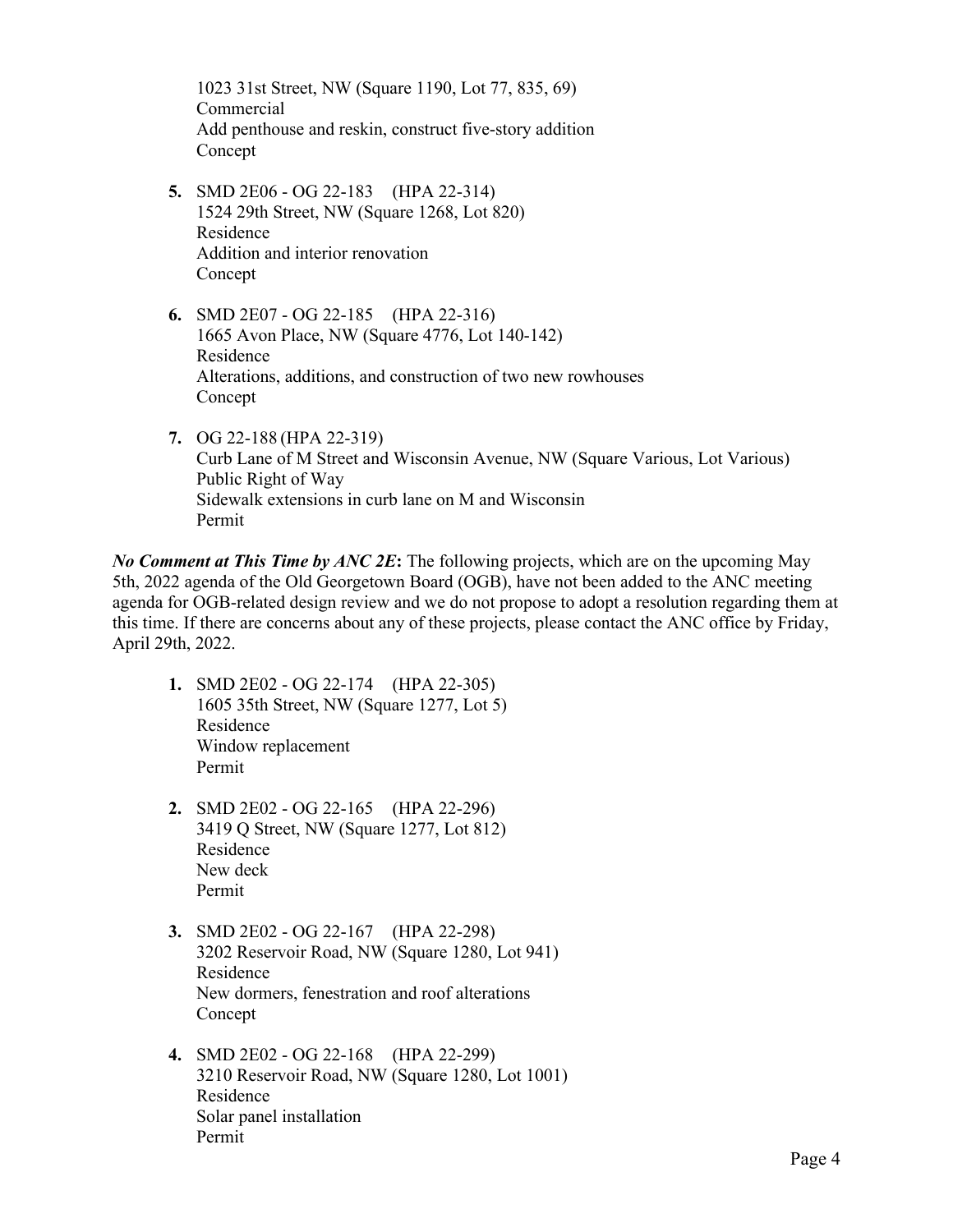- **5.** SMD 2E03 OG 22-180 (HPA 22-311) 1234-1242 Wisconsin Avenue, NW (Square 1218, Lot 102, 800) Commercial Revision to parapet design and signage Permit
- **6.** SMD 2E03 OG 22-162 (HPA 22-293) 1353-1355 Wisconsin Avenue, NW (Square 1243, Lot 812) Commercial Signage for Maman Bakery, seating Permit
- **7.** SMD 2E03 OG 22-166 (HPA 22-297) 1235 34th Street, NW (Square 1220, Lot 849) Residence Rear addition Concept
- **8.** SMD 2E03 OG 22-118 (HPA 22-211) 1517 34th Street, NW (Square 1258, Lot 862) Residence Roof replacement Permit
- **9.** SMD 2E03 OG 22-144 (HPA 22-261) 1529 34th Street, NW (Square 1254, Lot 859) Residence Replace existing one-story hyphen with two-story hyphen Concept
- **10.** SMD 2E03 OG 22-161 (HPA 22-292) 3321 N Street, NW (Square 1229, Lot 137) Residence Rooftop solar panels Permit
- **11.** SMD 2E03 OG 22-164 (HPA 22-295) 3131 O Street, NW (Square 1256, Lot 804) Residence New second-floor addition Concept
- **12.** SMD 2E03 OG 22-117 (HPA 22-210) 3315 P Street, NW (Square 1254, Lot 206) Residence Rear addition and renovation Concept
- **13.** SMD 2E03 OG 22-156 (HPA 22-287) 3210 Q Street, NW (Square 1271, Lot 43) Residence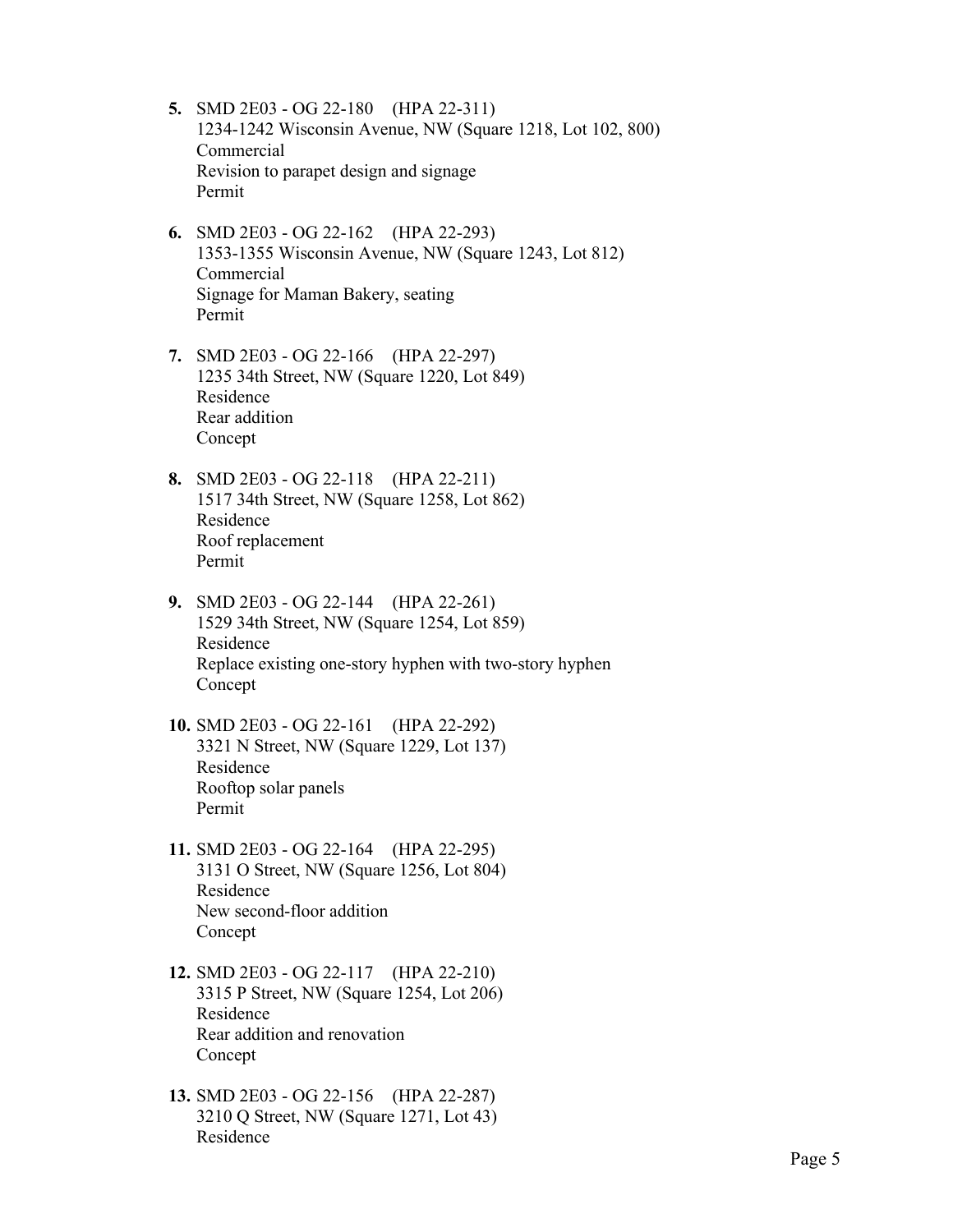Addition Concept

- **14.** SMD 2E03 OG 22-179 (HPA 22-310) 1506 Wisconsin Avenue, NW (Square 1255, Lot 840) Commercial Signage for Storie Collective and Cann Construction Concept
- **15.** SMD 2E03 OG 22-171 (HPA 22-302) 1533 Wisconsin Avenue, NW (Square 1271, Lot 52) Commercial Signage for Glosslab, new transom Concept
- **16.** SMD 2E05 OG 22-084 (HPA 22-155) 1071-1075 Thomas Jefferson Street, NW (Square 1197, Lot 62,77) Commercial Interior renovation, landscaping, and addition Concept
- **17.** SMD 2E05 OG 22-157 (HPA 22-288) 1061 31st Street, NW (Square 1198, Lot 63) Commercial Window replacement, landscaping alterations, replace wood siding Permit
- **18.** SMD 2E05 OG 22-159 (HPA 22-290) 3000 M Street, NW (Square 1197, Lot 70) Public Right of Way Replacement and repair of existing pavers Permit
- **19.** SMD 2E05 OG 22-169 (HPA 22-300) 3122 M Street, NW (Square 1199, Lot 814) Commercial Storefront alterations, signage for Smoothie King Permit
- **20.** SMD 2E05 OG 22-108 (HPA 22-201) 3140 Dumbarton Street, NW (Square 1232, Lot 812) Residence Install three bollards Permit
- **21.** SMD 2E05 OG 22-160 (HPA 22-291) 3210 Grace Street, NW (Square 1188, Lot 2025) Residence Door replacement Permit
- **22.** SMD 2E05 OG 22-141 (HPA 22-258)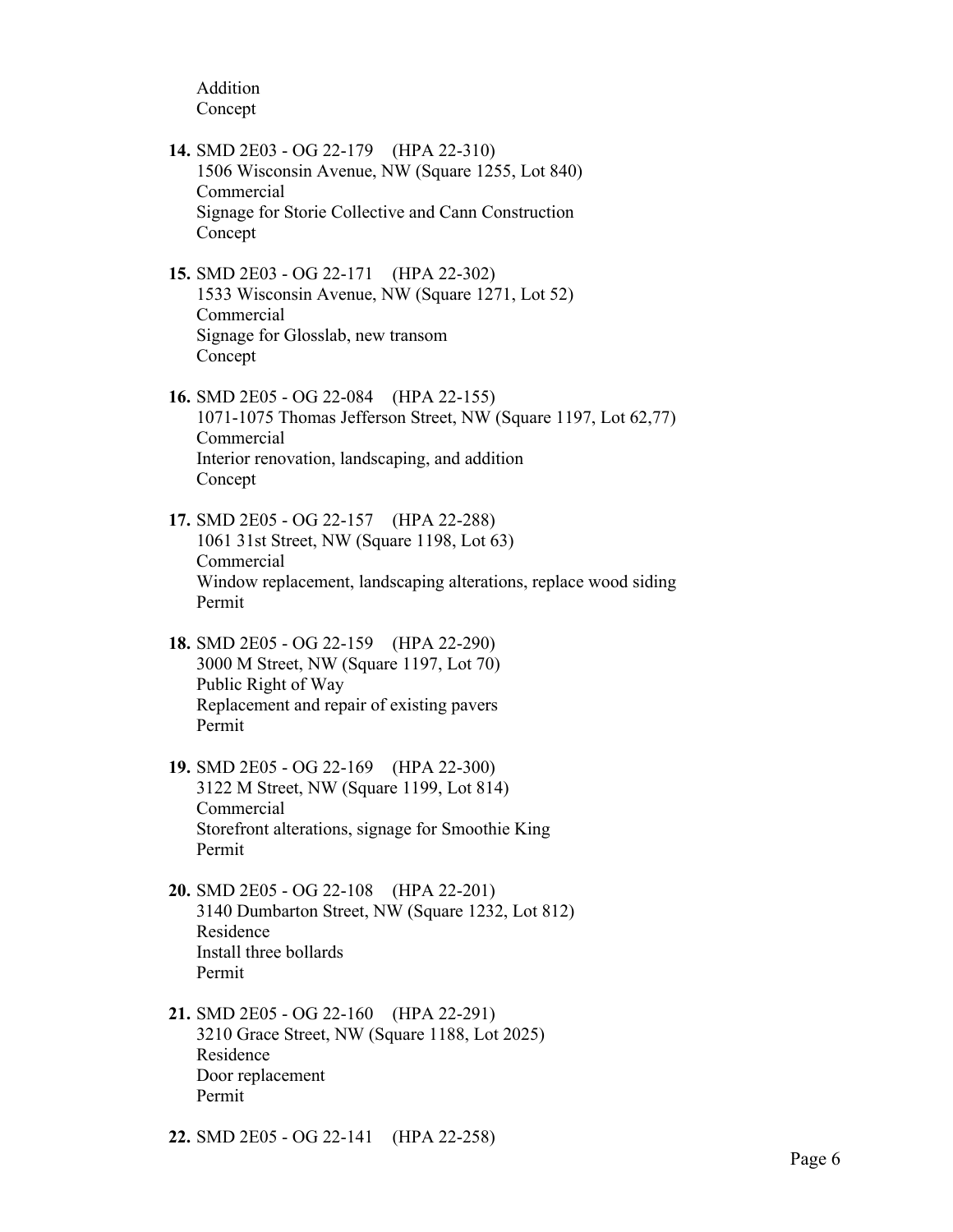2810 Pennsylvania Avenue, NW (Square 1195, Lot 34) Commercial Signage for Lugano Diamonds Permit

- **23.** SMD 2E05 OG 22-170 (HPA 22-301) 3416 Prospect Street, NW (Square 1204, Lot 835) Residence Addition Revised permit
- **24.** SMD 2E05 TBD (HPA TBD) 1057 Thomas Jefferson Street, NW C & O Canal National Historic Park Temporary boat operation station Permit
- **25.** SMD 2E05 OG 22-177 (HPA 22-308) 3299 Water Street, NW (Square 1187, Lot 84) Commercial Sign - Grace Street Coffee Concept
- **26.** SMD 2E06 OG 22-175 (HPA 22-306) 1344 30th Street, NW (Square 1242, Lot 136) Residence Alterations to detached structures and landscape Concept
- **27.** SMD 2E06 OG 22-176 (HPA 22-307) 1344 30th Street, NW (Square 1242, Lot 136) Residence Fenestration alterations Permit
- **28.** SMD 2E06 OG 22-181 (HPA 22-312) 1511 30th Street, NW (Square 805, Lot 1268) Residence Rear addition Permit
- **29.** SMD 2E06 OG 22-187 (HPA 22-318) 2912 N Street, NW (Square 1211, Lot 18) Residence Porch replacement Concept
- **30.** SMD 2E06 OG 22-051 (HPA 22-104) 2737 O Street, NW (Square 1260, Lot 830) Residence Replace entrance stair, install gas lamp and trim at door, new deck Concept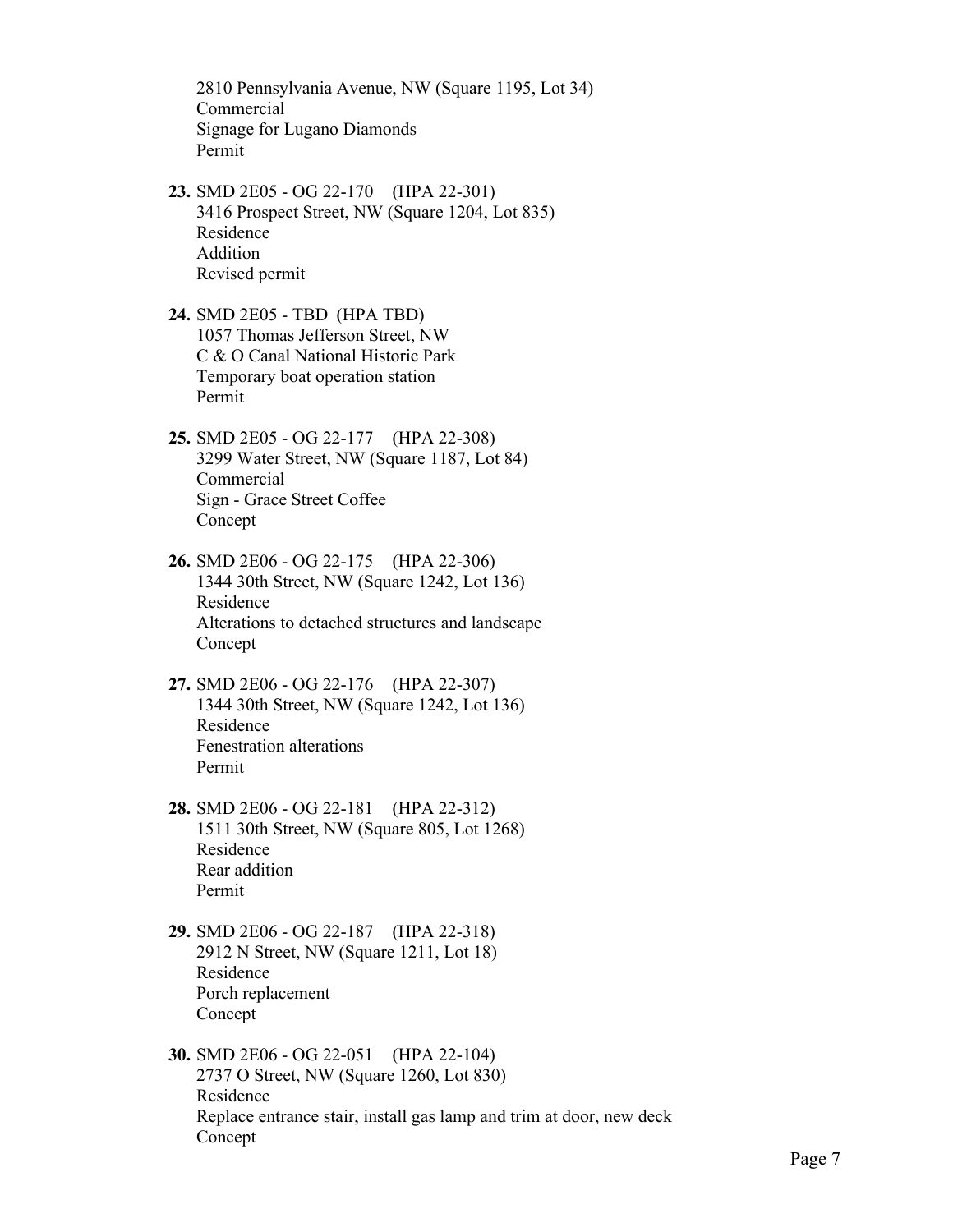- **31.** SMD 2E06 OG 22-135 (HPA 22-252) 3072 Q Street, NW (Square 1269, Lot 295) Residence Install decorative metal security door Concept
- **32.** SMD 2E07 OG 22-178 (HPA 22-307) 1653 32nd Street, NW (Square 1281, Lot 823) Residence Site work, interior alterations Concept
- **33.** SMD 2E07 OG 22-163 (HPA 22-294) 1703 32nd Street, NW (Square 2155, Lot 812) Dumbarton Oaks Alterations to existing greenhouse, site work Permit
- **34.** SMD 2E07 OG 22-134 (HPA 22-251) 2725 P Street, NW (Square 1266, Lot 295) Residence Install solar panels Permit
- **35.** SMD 2E07 OG 22-173 (HPA 22-304) 2733 P Street, NW (Square 1266, Lot 299) Residence Alterations to rear elevation Permit
- **36.** SMD 2E07 OG 22-145 (HPA 22-262) 2500 Q Street, NW, Unit 238 (Square 1264E, Lot 2208) Multi-family residence Replace windows damaged by fire Permit
- **37.** SMD 2E07 OG 22-172 (HPA 22-303) 2715 Q Street, NW (Square 1285, Lot 801, 813, 814) Dumbarton House Entrance reconfiguration at visitor center Permit
- **38.** SMD 2E07 OG 22-107 (HPA 22-200) 2909 Q Street, NW (Square 1283, Lot 5) Residence Window replacement Permit
- **39.** SMD 2E07 OG 22-158 (HPA 22-289) 3205 S Street, NW (Square 2155, Lot 812) Dumbarton Oaks Research Library and Collection